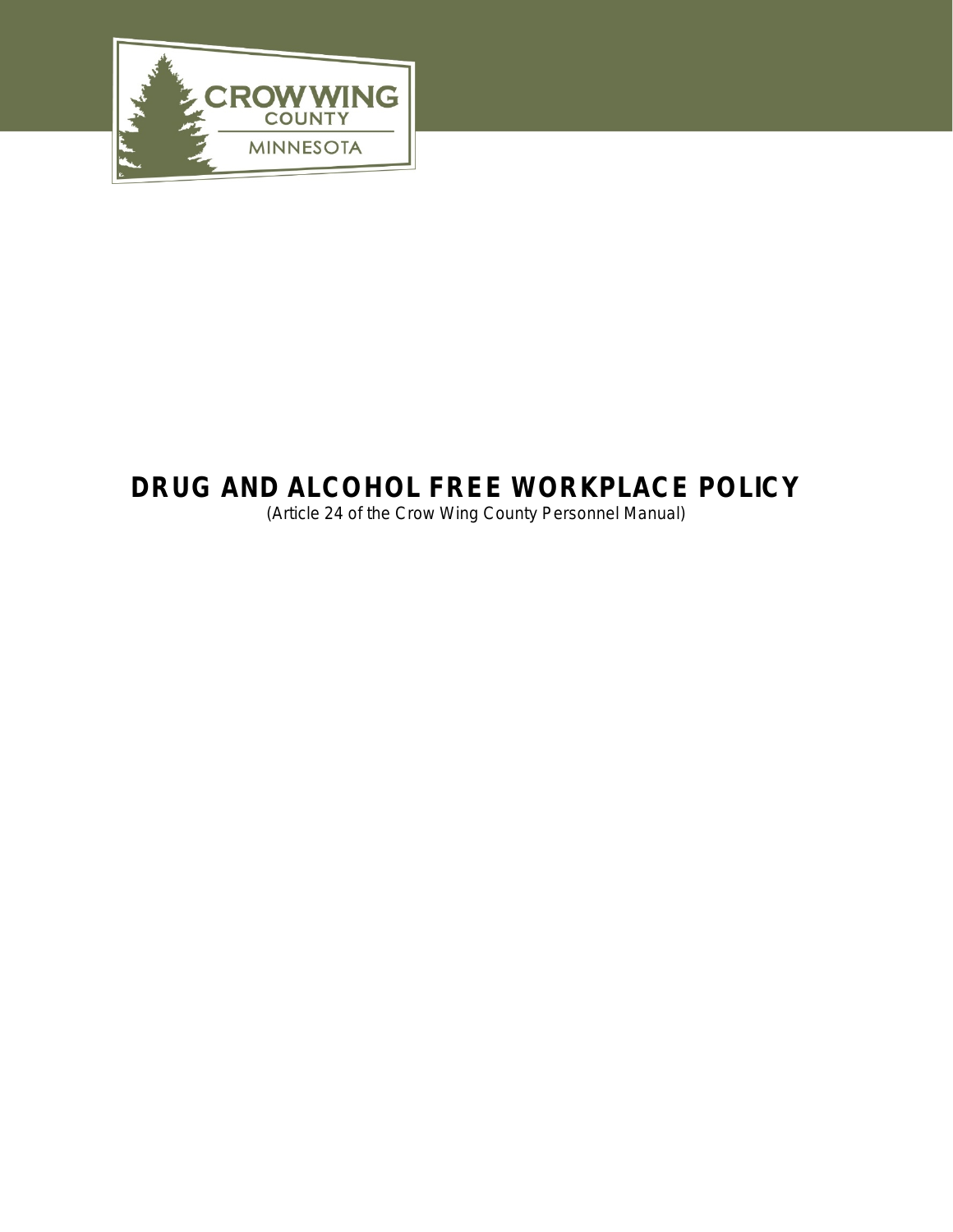## **ARTICLE 24: DRUG AND ALCOHOL FREE WORKPLACE POLICY**

## *24.00 Policy*

Crow Wing County is committed to protecting the safety, health and well being of all employees and individuals in our workplace. We recognize that alcohol abuse and drug use pose a significant threat to job performance and the safety and security of our operation. We have established a drug and alcohol free workplace program that balances our respect for individuals with the need to maintain a drug and alcohol free environment.

## *24.01 Prohibitions/Requirements*

All employees are accountable for maintaining a drug and alcohol free workplace by adhering to the following during work hours, while on the county's premises, or wherever the county's work is being performed:

- No employee shall report to work under the influence of illegal drugs, alcohol, or controlled substances. No employee shall report to work under the influence of prescription drugs which adversely affect their alertness, reaction, response, judgment, decision-making, or safety.
- No employee shall operate, use, or drive any equipment, machinery, or vehicle of the county while under the influence of prescription drugs which adversely affect their alertness, reaction, response, judgment, decision-making, or safety, or while under the influence of illegal drugs, alcohol, or controlled substances. Such employee is under an affirmative duty to immediately notify his/her supervisor that he/she is not in an appropriate mental or physical condition to operate, use, or drive county equipment or his/her personal vehicle while on county business.
- During work hours, including rest and lunch breaks, or while on the county's premises, or while operating the county's vehicle, machinery or equipment, no employee shall use, sell, manufacture, possess, or transfer illegal drugs or alcoholic beverages.
- The required transportation or possession of illegal drugs, alcohol or controlled substances as a result of performing official peace officer duties or undercover operations by order of the Sheriff is not considered in violation of this policy.
- Supervisors shall notify the appropriate law enforcement agency when they have reasonable suspicion to believe that an employee may have illegal drugs in their possession during work hours, or on county premises, or while operating the county's vehicle, machinery or equipment.
- Any employee engaging in the off-duty manufacture, sale, transfer, use, or possession of illegal drugs or controlled substances is subject to discipline up to and including termination of employment.
- Any employee convicted of manufacturing, using, selling, distribution or possessing a controlled substance in the workplace shall notify the county via the Human Resource Director within five (5) days of the conviction. The county will take appropriate action within thirty (30) days of notification. Appropriate action may include (a) personnel action against the employee, up to and including termination, or (b) require the employee to participate satisfactorily in drug abuse assistance or rehabilitation program approved for such purposes by a federal, state, or local health, law enforcement or other appropriate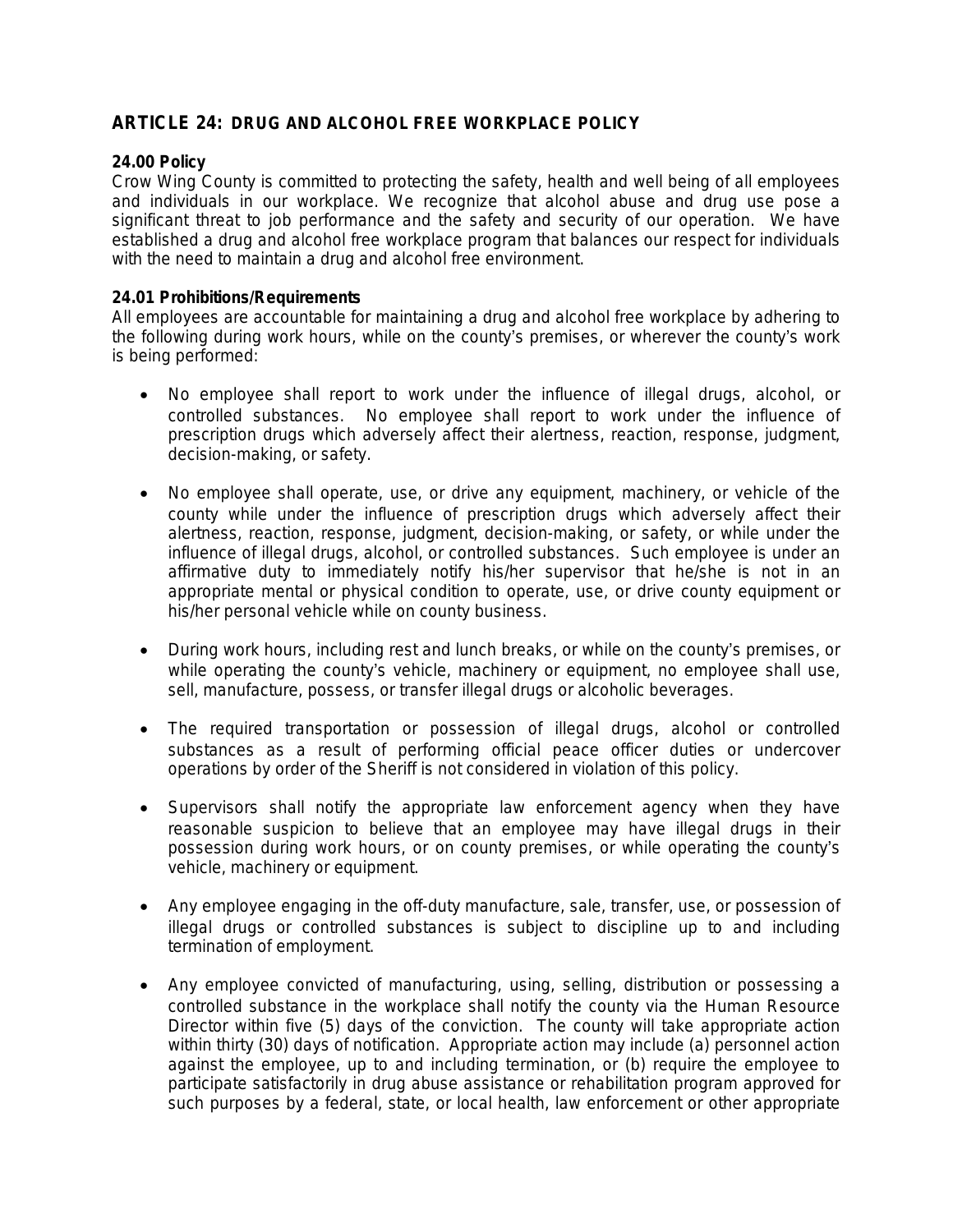agency.

 The county, as the employer, may be required to report any workplace drug crimes to a federal contracting agency within ten (10) calendar days of receiving notice of a conviction.

## *24.02 Drug and/or Alcohol Testing*

Any drug and/or alcohol testing undertaken by the county shall be in accordance with Minnesota Statutes 181.950-.957, the Minnesota Drug and Alcohol Testing in the Workplace Act, as amended. Any employee who has a confirmed positive drug or alcohol test may be removed from their position pending review by the county and a decision regarding the employee's status. The first time an employee has a confirmed positive test result, said employee will be given an opportunity to participate in either drug or alcohol counseling or a rehabilitation program. The employee will be responsible for expenses incurred for the counseling or rehabilitation program. The employee may be subject to disciplinary action up to and including termination of employment. Any employee desiring information concerning drug or alcohol abuse counseling and/or rehabilitation programs is encouraged to contact the county's Employee Assistance Program (EAP).

For classifications requiring Commercial Drivers License (CDL), the drug and/or alcohol testing provisions are governed by the Omnibus Transportation Employee Testing Act of 1991 and the Federal Motor Carrier Safety Administration. Testing protocols that are unique to CDL classifications are referenced in Appendix A

#### *24.03 Data Disclosure*

The county will not disclose the drug and/or alcohol test result reports and other information acquired in the drug and alcohol testing process to another employer or to a third party individual, governmental agency, or private organization without the written consent of the employee tested, unless permitted by law or court order.

#### *24.04 Pre-Employment Testing*

Applicants for positions shall be notified of the required drug and alcohol testing at the time of application for employment. Pre-employment drug and alcohol testing will be given after a conditional offer of employment has been made. Receipt of a negative drug test result is required prior to employment.

#### *24.05 Post Incident Testing*

All employees **will be** subject to drug and alcohol testing when the following conditions occur:

- an accident (excluding deer/animal incidents) resulting in substantial damage, meaning the county vehicle, motorized equipment or machinery can no longer be used for its intended use;
- an accident involving a citation for unsafe or unlawful operation of a county vehicle or county owned motorized equipment;
- an accident involving a fatality;
- an accident involving a county vehicle, county motorized equipment or county machinery requiring medical treatment for any party, away from the accident site.

#### *24.06 Reasonable Suspicion Testing*

All employees **may be** subject to drug and alcohol testing if the county has a reasonable suspicion that the employee: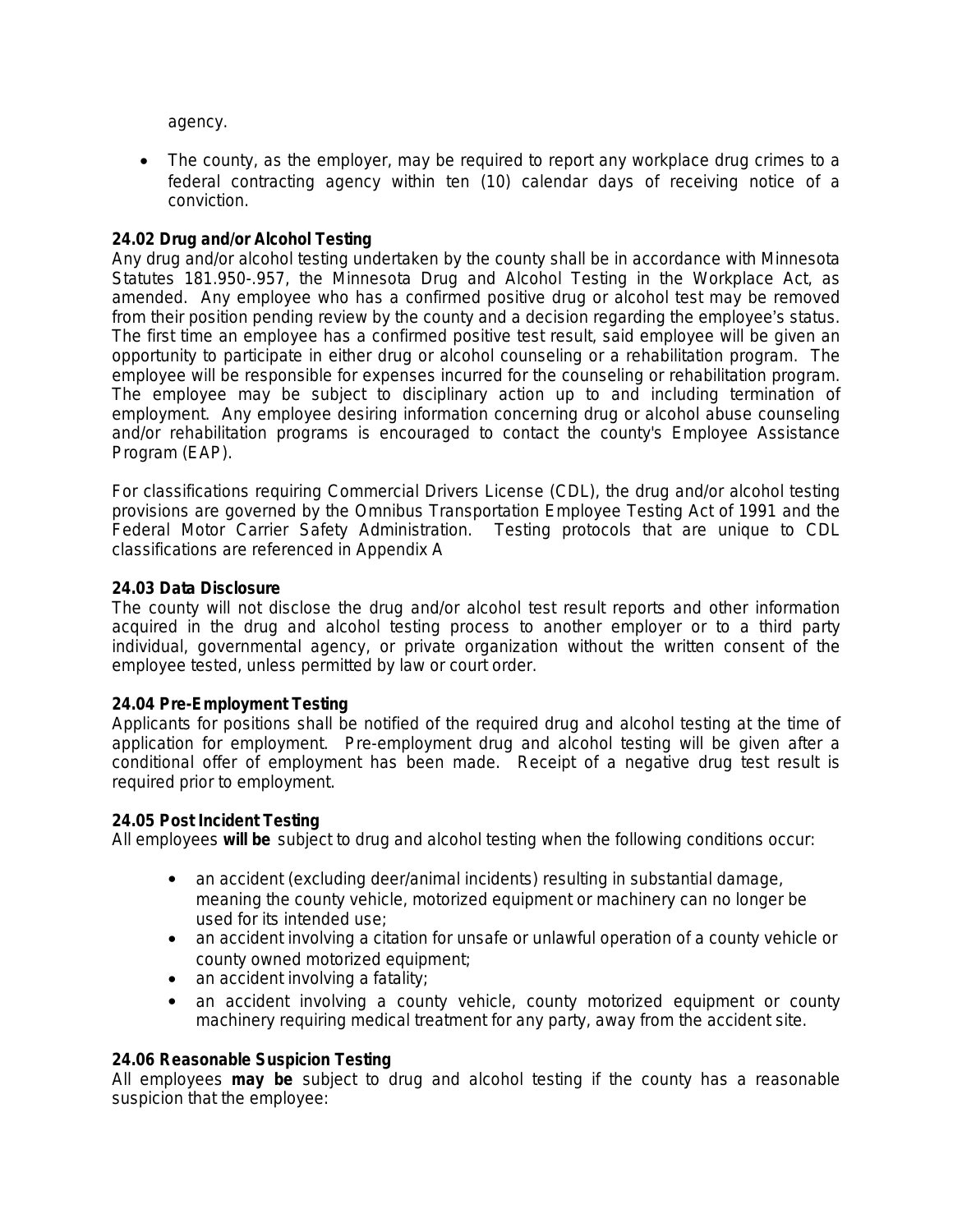- is under the influence of drugs or alcohol;
- has violated the county's written work rules prohibiting the use, possession, sale, or transfer of drugs or alcohol while the employee is working or while the employee is on the county's premises or operating the county's vehicle, machinery, or equipment;
- has sustained a personal injury arising out of and in the course of employment, or has caused another person to sustain a personal injury; or
- has caused a work-related accident or was operating or helping to operate machinery, equipment, or vehicles involved in a work-related accident.

A reasonable suspicion referral for testing will be made on the basis of specific facts and rational inferences drawn from those facts.

## *24.07 Routine Physical Examination Testing*

An employee may be required to undergo drug and alcohol testing as part of a routine physical examination which will occur not more than once annually. The employee will be given at least two (2) weeks written notice that a drug or alcohol test is being required as part of the physical examination.

## *24.08 Random Testing*

Employees in safety-sensitive positions may be subject to drug and alcohol testing on a random selection basis. Employees in non-safety sensitive positions are not subject to random drug and alcohol testing procedures, except an employee who tests positive may be required to undergo random drug and alcohol tests pursuant to treatment program testing.

#### *24.09 Treatment Program Testing*

The county may request or require an employee to undergo drug and alcohol testing if the employee has been referred by the county for chemical dependency treatment or evaluation or is participating in a chemical dependency treatment program under an employee benefit plan. In this case, the employee may be requested or required to undergo drug or alcohol testing without prior notice during the evaluation or treatment period up to two (2) years following completion of any prescribed chemical dependency treatment program.

#### *24.10 Employee Rights during Drug and/or Alcohol Testing*

If an employee or job applicant refuses to take an alcohol or drug test, no test shall be given. However, if an employee refuses a test, they will be considered insubordinate and will be subject to disciplinary action, up to and including termination of employment. A job applicant who refuses to take a drug or alcohol test shall be deemed to have withdrawn their application for employment.

No employee or job applicant who refuses to undergo drug or alcohol testing of a blood sample upon religious grounds shall be deemed to have refused unless the employee or job applicant also refuses to undergo drug or alcohol testing of a urine sample.

Within three (3) working days after receipt of a test result report, the county will inform the employee or job applicant of a negative test result on an initial screening test or of a negative or positive test result on a confirmatory test, and of the employee's or job applicant's right to request and receive from the county a copy of the test result report. An employee or job applicant who tests positive for drug use will be given written notice of the right to explain the positive test, and the county may request that the employee or job applicant indicate any overthe-counter or prescription medication that the individual is currently taking or has recently taken